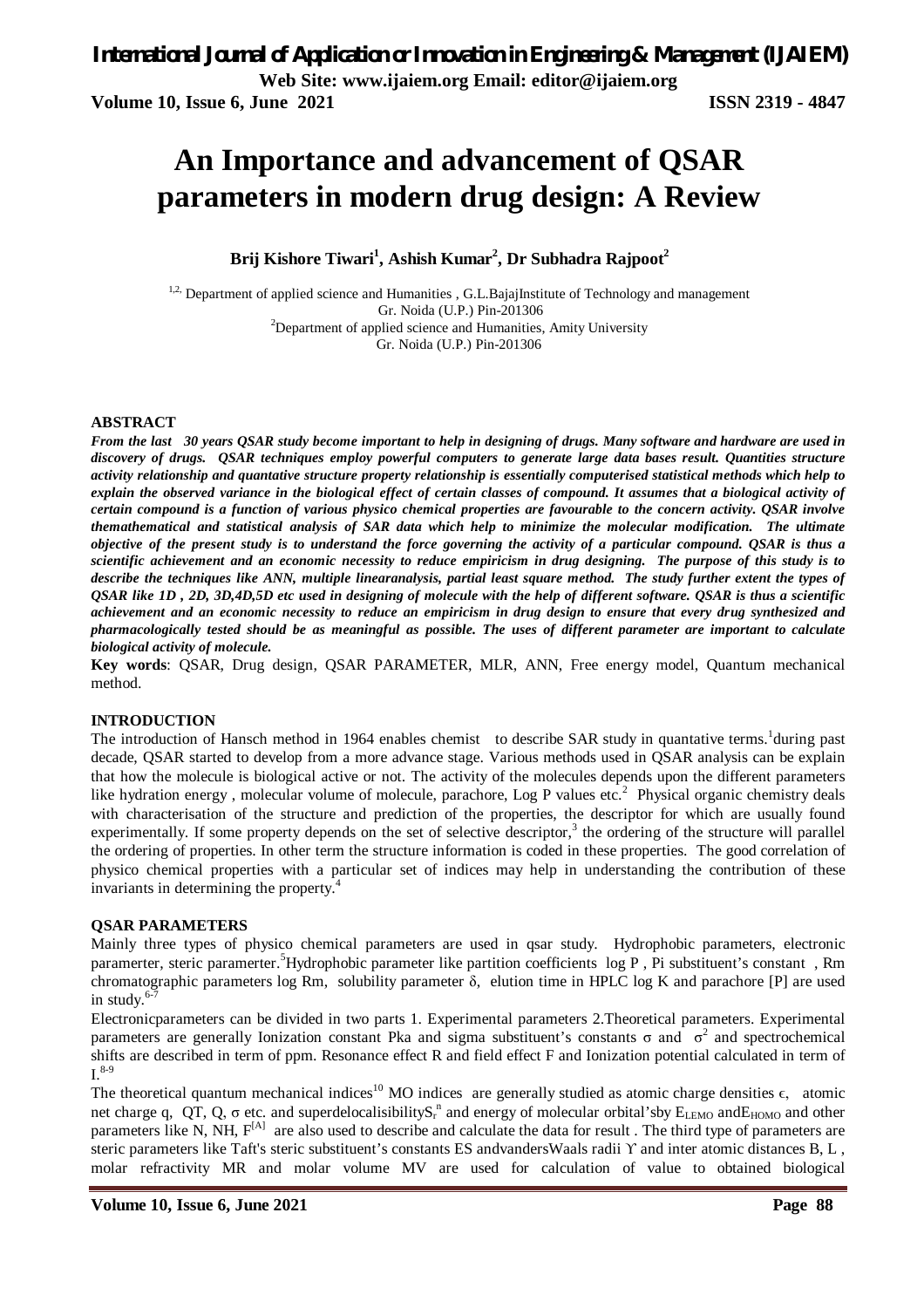### **Volume 10, Issue 6, June 2021 ISSN 2319 - 4847**

activity.<sup>11</sup>Biological activity reflects the fundamental physico chemical properties of the bioactive compound. The lipophilicity,polarity,chargesdistributions are main parameter to calculate biological activity.

Major problems in QSAR study arises because hydrophobic, electronic and steric effect overlap and cannot be separated easily. The parameters which are used to obtain such relation can be divided in to two parts. Those which describe mainly the physical properties of Skelton such as water solubility partition coefficient, chromatographic Rf value, molecular weight, surface tension etc. And another parameters which describe the chemical properties like charge densities, dipole moments, electron donor acceptor properties, Hammetts constant, Taft's steric constant.<sup>12-13</sup>

#### **QSAR METHODS**

There are various methods to calculate the qsar parameters. The introduction the hansch methods.In 1964 enables chemist to describe the SAR studied in quantative term. There are various methods like free energy model and other statistical methods, Pattern recognition, topological methods<sup>14</sup>,quantum mechanical methods and molecular modelling<sup>15</sup> are used for qsar analysis. The free energy model is used to describe the Hansch method for linear free energy relationship calculation and other method is free wilson mathematical model.

The statistical methods are discriminate analysis, principal component analysis, Factor analysis, cluster analysis and combined multivariate analysis. There are two way to get a quantative information about SAR, one may use QSAR methods based on linear free energy relationship which relate the biological activity of a molecule with contributions from various free energy related physicochemical parameter of the substituent's. In other approach mathematical model are used other than linear free energy relationship.

#### **SUBSTITUENT CONSTANT**

When any dose of drug is given to patients than the molecules change its confirmation from Site of administration to site of action. Each confirmation has its differentenergy. The pharmacokinetics and pharmacodynamics property are based on Lipophilic (Log P)<sup>16</sup>, electronic sigma and steric featureEs of the drug molecule. The biological activity BA can be calculated by the equation

Log  $(BA)=a \log P + b$  Sigma +c Es+d

Where a, b, c and d are the numerical values.

#### **LINEAR RELATIONSHIP BETWEEN LOG P AND BIOLOGICAL ACTIVITY**

Meyer and Overtonproposed first linear relationship who find that the narcotics activity of various organic compounds paralleled there oil water partition coefficients.<sup>17</sup>Exactly linear relationship between lipophilicity and biological activity (log  $1/c$ )<sup>18</sup> is frequently observed, especially for the binding of drugs by proteins, for drugs eliciting unspecific toxic, anaesthetic, bactericidal, fungicidal, narcotic or hemolytic properties. The straight line obtained ( $y= mx+c$ ) when log P and log1/c are plotted.

 $Log1/c= a logP+b$ 

In such a linear relationship, the biological activity increases as the lipophilicity increases.



#### **NON- LINEAR RELATIONSHIP BETWEEN LOG P AND BIOLOGICAL ACTIVITY**

Linear relationship between lipophilicity and biological activity apply to certain range of lipophilocity. If lipophilicity exceeds a definite limit, a more or less Sharpedecrees of biological activity result for each series of compounds and each type of biological activity. In linear equations lipophilicity limits are still beyond the ranges of optimum lipophilicity. If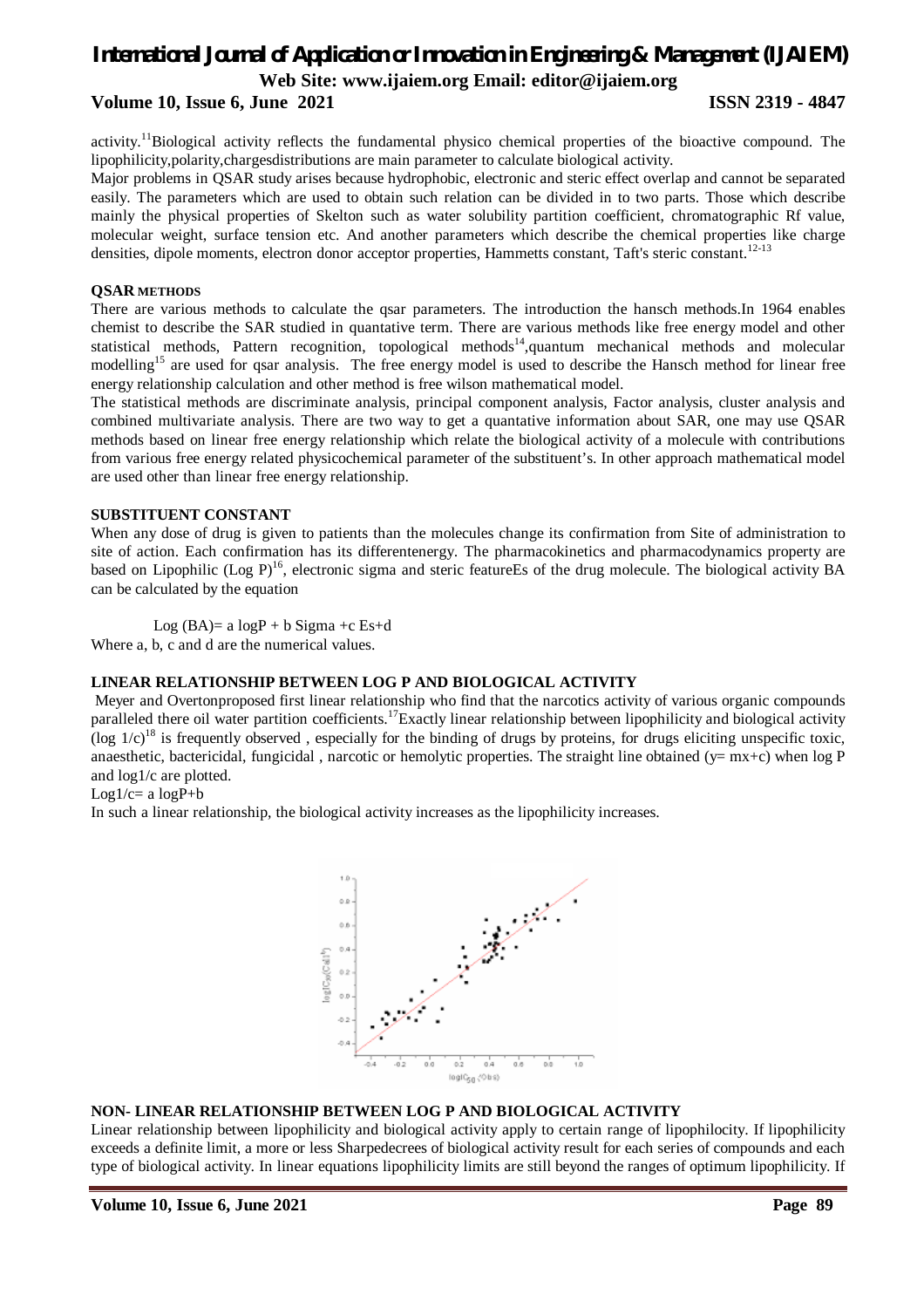#### **Volume 10, Issue 6, June 2021 ISSN 2319 - 4847**

there were no optimum lipophilicity in each series, compound with infinite biological activity would result if only their lipophilicity were high enough. In series of compounds where biological activity is dependent mainly upon lipophilicity, one can not go on increasing the biological activity indefinitely by increasing lipophilicity of the compound. Activity rises to a maximum (log Po) and then decline.



#### **CHROMATOGRAPHIC PARAMETERS**

Other parameter Rm is used to describe the lipophilicity of drug molecule. In 1965 Boyce and milborrow suggested the use of Rm value<sup>19</sup> from reverse phase thin layer chromatography (TLC)

as alternate lipophilicity parameter in QSAR.

#### **Rm = log (1/Rf -1)**

However Rm values cannot be regarded as true equilibrium parameters. Usually silica gel plates are impregnated with liquid paraffin's , silicone oil, ethyl oleate or n -octanol as stationary phase. While mobile phase may consist of mixture of polar solvents like methonol, ethynolaceton with water or aqueous buffer solution. There are many advantages of using Rm value instead of partition coefficient.

#### **OTHER PARAMETERS RELATED TO LIPOPHILICITY**

For defining the lipophilicity other parameters like solubility parameter<sup>20</sup> and dissolution rate constant are used. Yalkowasky and Valvani have correlated molecular surface area<sup>21</sup> with the lipophilicity of polar compounds. Other physico chemical parameter like molar volume MV, molecular refrectivity $MR^{22}$ , vanderwaals volume Vw and parachore PA can also be correlated with lipophilicity.<sup>23-24</sup>

M=Mw/d where Mw is molecular weight and d is density.

MR=  $n2-1$  MW where n is refractive index.  $n2+2$  d  $PA = r^{1/4}$  MW/d where r is surface tension

Molarrefractivity is a volume term, but is also proportional to electron polarisibility<sup>25</sup>. Hence its calculation in qsar is difficult. If the confirmation dependent steric effect are eliminated molar refractivity may be used as a measure of dispersion and dipole induced dipole forces. Molar refractivity and parachore may be regarded as corrected molar volumes. The lipophilicity however not be correlated with molar volume, molar refractivity and parachore if polar compound are induced.

The capacity factor (log k) determined by HPLC is an indicator of lipophilicity.

 $K = tr - t_0$ t<sub>o</sub>

wheretr and  $t_0$  are retention time of solute and unretened compound for a series eluted by

methanol–water mobile phase. Centrifugal counter cartography is used to measure partition coefficient.

#### **ELECTRONICS PARAMETER**

The polar charecters of drug are calculated by electronic paramete<sup>26</sup>.  $\sigma_m$  is called hammett constant for meta substituents derived from ionisation of benzoic acid.<sup>27</sup> $\sigma_p$ is known is hammett constant for para substituents derived from ionisation of benzoic acid.  $\sigma_{p}$ - Hammet constant used when there is direct conjugation between substituents and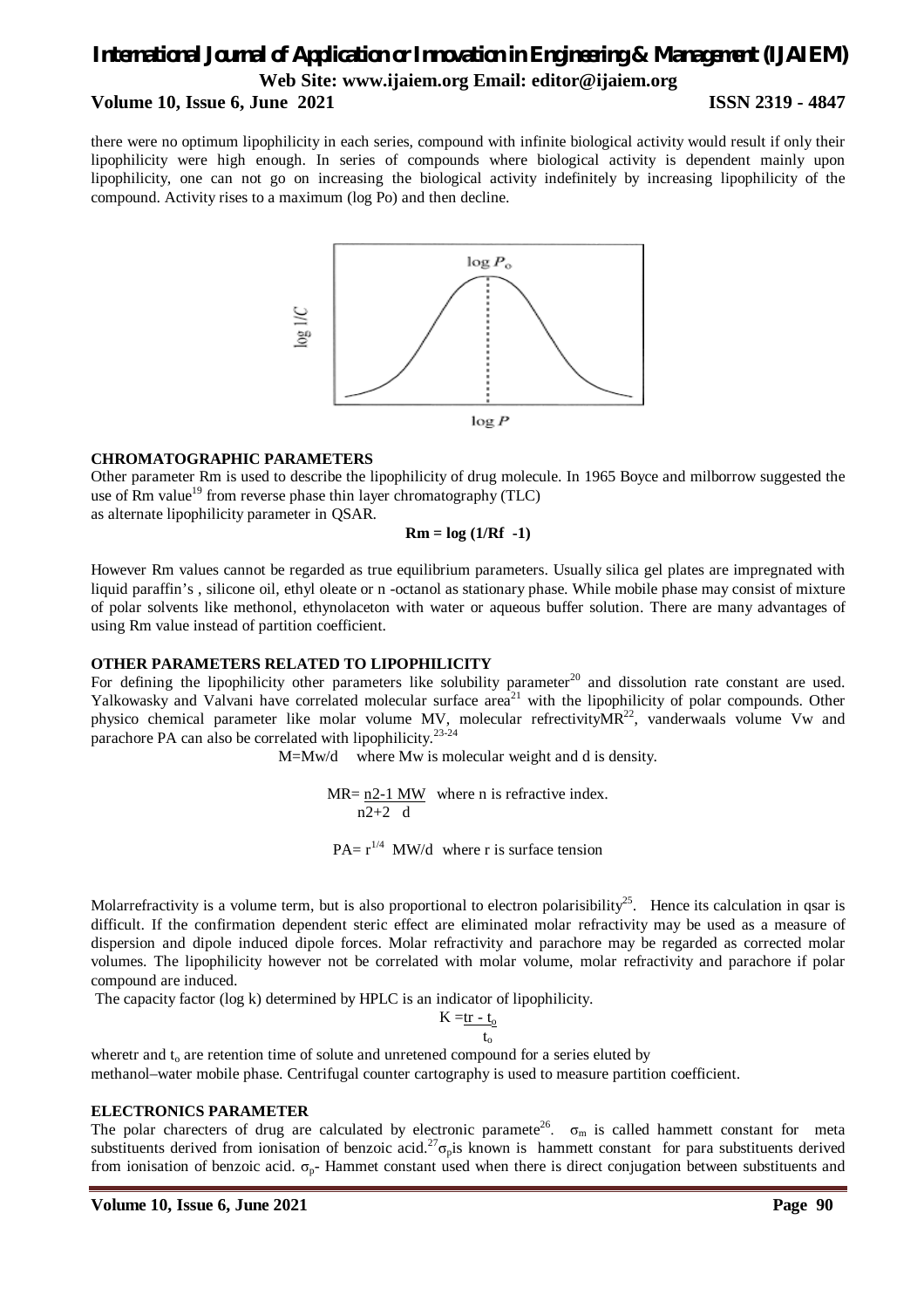#### **Volume 10, Issue 6, June 2021 ISSN 2319 - 4847**

reaction centre derived from aniline and phenols.  $\sigma$  P<sup>+</sup>is calledH.C. brown constant derived from solvolysis of di methyl phenyl carbonyl chlorides.  $\sigma_1$  constant describing solely polar effect.  $\sigma_R$  constant describing solely mesmeric effect<sup>28</sup>. $\sigma^*$  is Taft's polar substituents constants<sup>29</sup> derived from hydrolysis of aliphatic esters. Sigma parameter is haemolytic constant for substituents interacting with a free radical reaction. F and R are field and resonance components derived for linear combination of  $\sigma_m$  and  $\sigma_p$  values. The main commonly used electronic parameter is Hammett substituents constantswhich can be obtained from the dissociation constant  $K_X$  and  $K_H$  of the benzoic acid.

#### **σ =logKx – log KH= log(Kx/KH)=pKaH-pKax**

The substituents constant σis depends on Delta G; free energy arises due to dissociation of benzoic acid. Hammetts told that and electron withdrawing group attached to aromatic ring of benzoic acid would enhance the acid strength of carboxylic group.

#### **STERIC SUBSTITUTENTS CONSTANTS**

Drug receptor interaction is depending on steric features of drug. Bulky group delayed the activity of drug receptor interaction<sup>30</sup>. L.P. Hammett studentTaft's proposed a numerical scale Es in 1956 to determine the drug receptor interaction based of favourable confirmation of the molecule. Many parameters are used to describe the steric value of the substituents. The taft's constant Es is derived from the acid hydrolysis of aliphatic esters.

#### **Log (K/ko)=Es**

Where K=Rate of acid hydrolysis of substituted esters and Ko=rate of hydrolysis of parents esters. For explaining the steric feature the molecular refractivity, Vander Waals radii, molecular weight and molecular connectivity indices can be used.<sup>31</sup>More value of Es greater is the steric effect affecting intramolecular or intermolecular hindrance to drug receptor interaction.

Molar refractivity is the other steric parameter based on lorentz equation.

$$
MR = \frac{(n2-1) \quad MW}{(n2+2) \, d}
$$

Where  $n=$  index of refration at the sodium D line mw= molecular wt of compound.

 $d=$  density.

Larger the value of MR greeter the steric contribution.

If the substance is in liquid form the than molar refractivity value can be calculated by using the Lorentz-Lorentz equation

$$
MR = \frac{MW(n^2-1)}{d (n^2+2)}
$$
 ( cm<sup>3</sup>/mol )

Where mw = molecular wt. N= index of refrection at 20<sup> $\degree$ C</sup>  $d =$  density at 20<sup>0c.</sup>

Molecular connectivity indexes are the third type of steric parameter. The degree of branching in given compound is described by molerconncetivity indexes. Connectivity indexes can be calculated by writing Skelton formula without the hydrogen atom.

Insert Formula x X=E (deltai) etc.

Substructure environment, degree of branching, unsaturation is represented bymolecular connectivity. The steric parameter parachore [P] is defined as molar volume Vwhich has been corrected for force of intermolecular attraction by multiplying with the fourth root of surface tension.

 $[P] = VY^{1/4} = My^{1/4}$  Where M molecular weight D density. D

Boiling point and density arenon-additive properties were also correlated with steric feature.

Effect of steric and electronic parameters on lipophilicity: - Due to inductive effect overall lipophilicity<sup>32</sup>is affected and electron withdrawing groups increases Pie value when a hydrogen bonding group is involve. The nitro group and hydroxyl group present at aromatic Skelton , the electron withdrawing inductive effect of the phenyl ring and the nitro group make the non-bonded electrons on the hydroxyl group less available for hydrogen bonding. Theσ and Es is a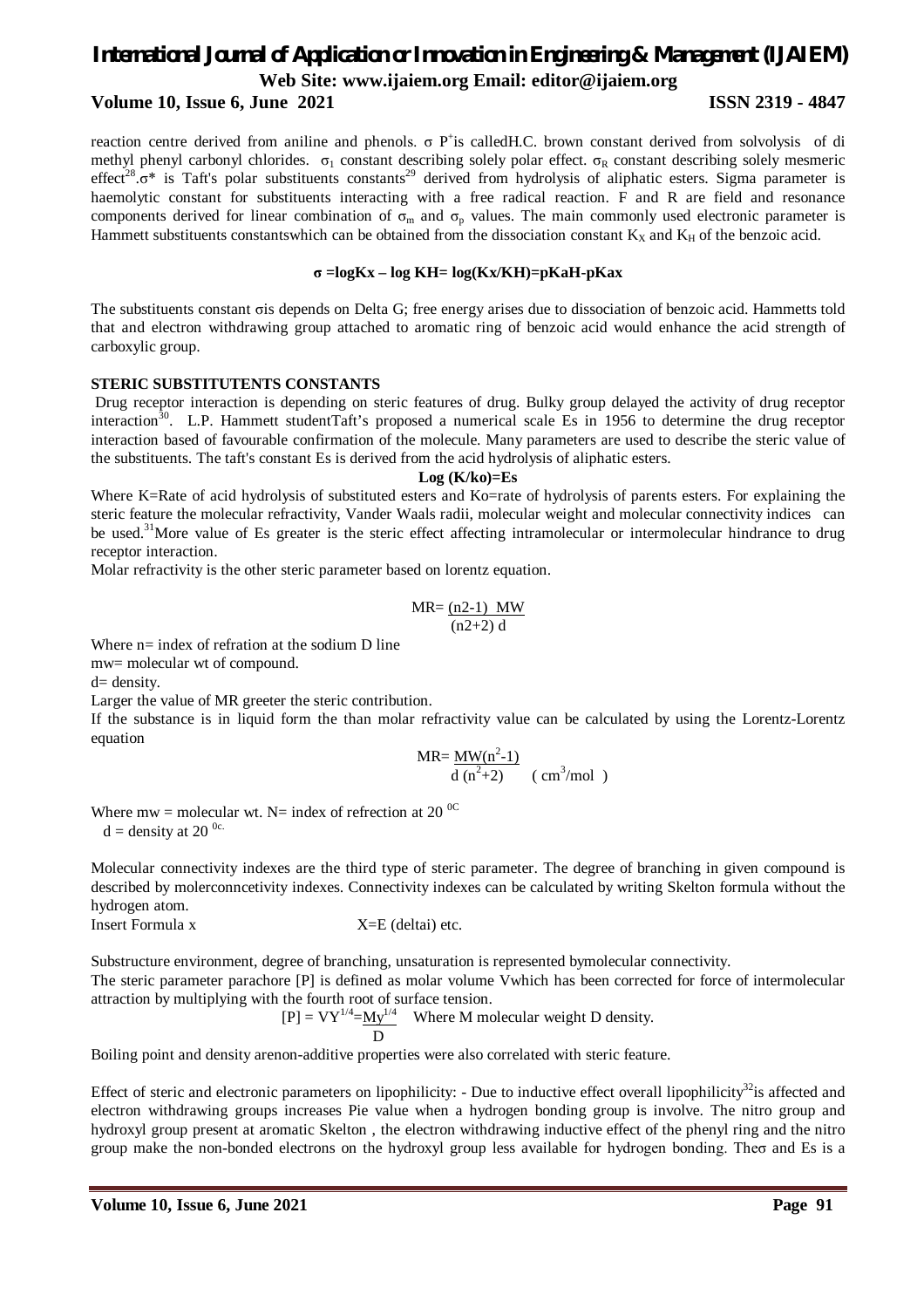### **Volume 10, Issue 6, June 2021 ISSN 2319 - 4847**

function of QSAR activity. Hence compound having substituents with almost the same value of these parameters may be considered as isomeric bioisosters.

#### **EXPERIMENTAL DETERMINATION OF PARTITION COEFICIENT**

The partition coefficient [P] is the drug distributionbetween organic phase octanol andaquoes phase water.

[P]= concentration of drug in n -octanol

Concentration of drug in water

The partition coefficient<sup>33</sup> is not independent of concentration and ideally infinite dilution should be used in the study. The lipophilic molecule the low concentration  $10^{-5}$ m below the critical micelle concentration in aquous phase should be used. For prevent the ionisation of drug the 0.1 N Hcl or 0.1 N NaOH may be used.

 $[p] = [C] n - octanol$ 

(1- $\alpha$ ) [C] H<sub>2</sub>O where alpha is the degree of ionization.

#### **METHODS USED IN QSAR STUDIES**

Shake flask method and random walk model of drug transportation is used in qsar.<sup>34</sup>

Leinear free energy related method used in qsar study. In this approach interaction of drug molecule with biological activity studied with relation to thermodynamic function. It is also called linear free energy (LFE) or extra thermodynamic method. This methods is expressed as

BA = f ( ∆L /∆H, ∆E, ∆Es)depending upon the circumstances this equation can be modified as

 $\log BA = b \pi + a$  $= c$  Pka+a  $=dEs+a$  $= b \pi + c$ pka+a  $= b \pi + dEs + a$  $= b \pi + cPka + dEs + a$ 

Hansch model and free wilson model are included in liener free energy method.

According to hansch model there are two types of dependent liener and nonliner .

Hansch suggested two processfirstly the journey of drug from the point of entry in the body and secondly drug receptor interaction in the body. Biological activity will be as follows

log  $BA = a \log P + b \sigma + c Es + d$  ........ linear log BA= a log P + b (logP)2 ................. non linear in free wilson model

log BA= contribution of unsubstituted parent compound+ contribution of corresponding substitutents. Free wilson approach is fast, simple, cheap method where no substitution constant like Pi, sigma, Es were considered. If structural is complex than no. of possible substituents will be more at desired positions. Hence the efficiency of this method will be high.

### **MOLECULAR MODELLING**

It is a technique which describe the actual shape, confirmation, size of the molecules which intract with receptors. It is the branch of science that help in designing of drugs with the help of computers and software's. The three dimensionalstructural confirmation analysis to correlate physiochemical paramerts with the biological activity. The softwares used for molecular modeling<sup>35</sup>. aregenrally molecular modeling pro, amber, Hydra, SYBL, FRODO etc. Thesesoftware's are available for calculation of molecular properties for search of new lead compounds.

Toplissdecision tree method help to select a limited no. of substituents which will give good relation between π, σ,and Es. If the biological activity will increases it can be attributed to positive value of  $\pi$ ,  $\sigma$ .

#### **REGRATION ANALYSIS**

The multiple linearregreation method (MLR)<sup>36</sup> is used to determine the biological active molecule from the large data pool. MLR is the method used to predict the relationship between two of more explanatory variables by creating a linear equation. Inqsar correlation coefficient r is calculated with the help of graph. Ploting a graph is prefer method to obtained biological activity. The term correlation coefficientr , number of compound utilised n, standard deviation S, and statical validity F is calculated in this method. A regression equation is derived to obtain high value of regressioncoefficient r which indicate the significant of regreation analysis while low value of regreation analysis r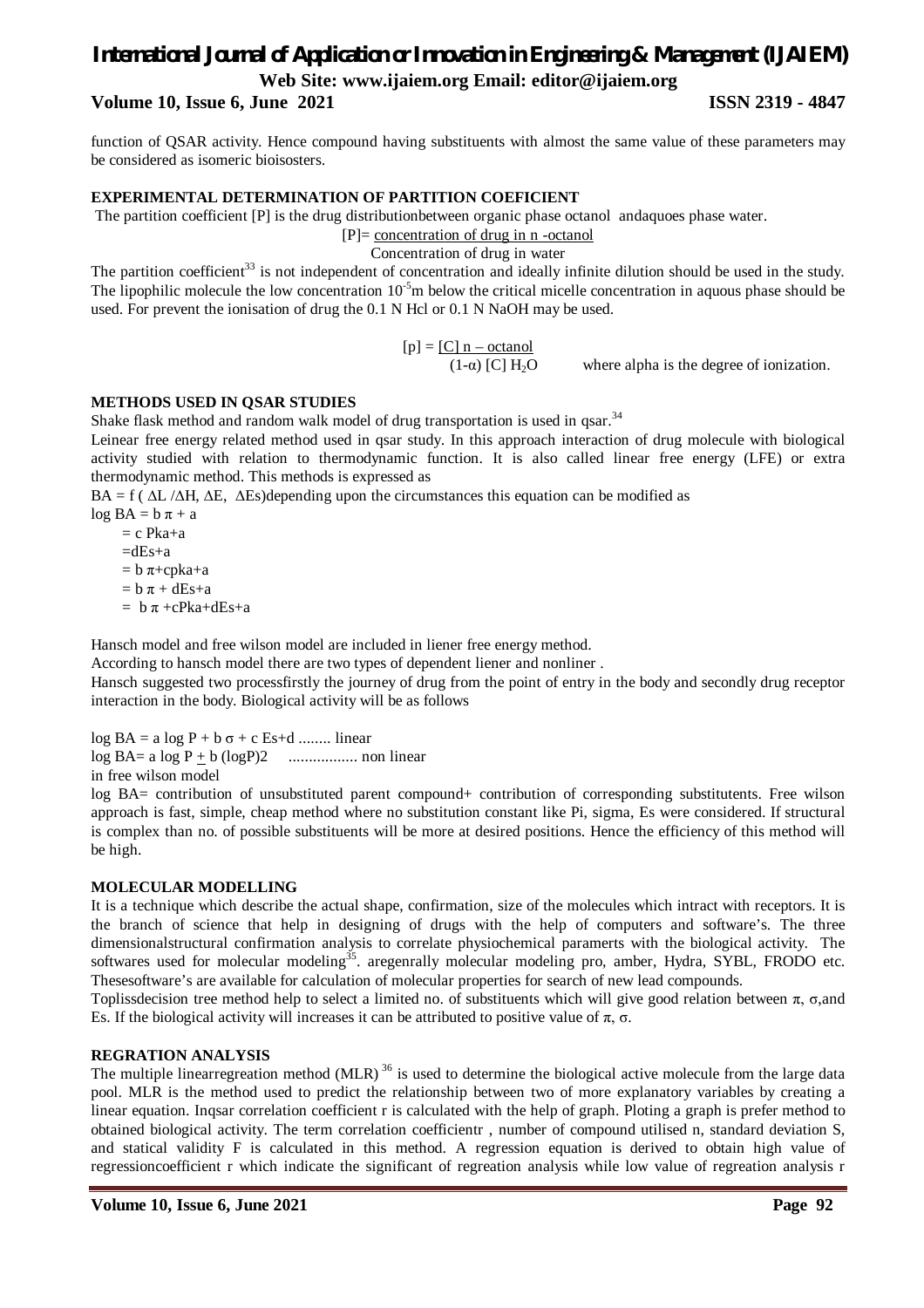**Volume 10, Issue 6, June 2021 ISSN 2319 - 4847**

indicate the substituent constant is not important. For a better correlation large no of compound must be used. The value of r must be related to n number of compound for example if  $r = 0.87$  for n=10 is better correlation with  $r = 0.98$ and n=3.

The value of statndard deviation S is large means larger is the accuracy with which the expected activity of new compound can be judge.

The term regreation parameter  $r^2$ value help us to understand whether other parameters should be remain counted or uncounted. Greater the value of  $r^2$  lesser the value of variance data that remains unaccounted by the equation. The term F evaluate in qsar for the statical validity of a particular equation.

#### **QSPR IN DRUG DESIGN**

Quantative structure property relationship<sup>37</sup> used in drug design.

The term absortion, distribution, metabolism and elimination is used in pharmacodynamics and pharmacokinetics. The knowledge of rate constant is essential for calculation of dose and dose intervals, estimation of bioavailability and prediction of toxic effect of drug. Pharmacokineticsbehaviour of drugs depends upon QSPR parameters these parameters are absorption rate constants Ka, metabolism rate constant Km, elimination rate constant Kel, volume of distributionVd and degree of plasma protein binding Ka .

### **ANN (ARTIFICIAL NEURAL NETWORK)**

ANNhave been used widely for designing of qsar model between a set of molecular descriptor obtained from the MLR and observed activity.<sup>38</sup> ANN is a good method in qsar to solve the problums arising in pharmaceutical process and product developments.



### **PURPOSE OF QSAR**

QSAR techniques gives hints about the activity of molecules so it save the time and coast of synthesis of chemical molecule. It saves time and effort in clinical trials. It provides the information about the biological activity of the molecules from the large data of molecules so it save time and coast of synthetic chemist.

#### **APPLICATION OF QSAR**

QSAR help to know the biological active compounds in a series of molecules. It also gives idea about the toxic substances. It also for cast the biological activity of molecules. It also provides idea about pharmacological response of the molecule in better way. It can be also used to know the surface active agents, purfume, dye and fine chemicals. QSAR provides idea about selection of proper substituents. It is also provide idea about drug receptor interaction. It also provide idea about correlation between various type of parameters and pharmacokinetics feature of drug.

#### **QSAR STEPS**

Structural Entry and molecular modelling



**Volume 10, Issue 6, June 2021** Page 93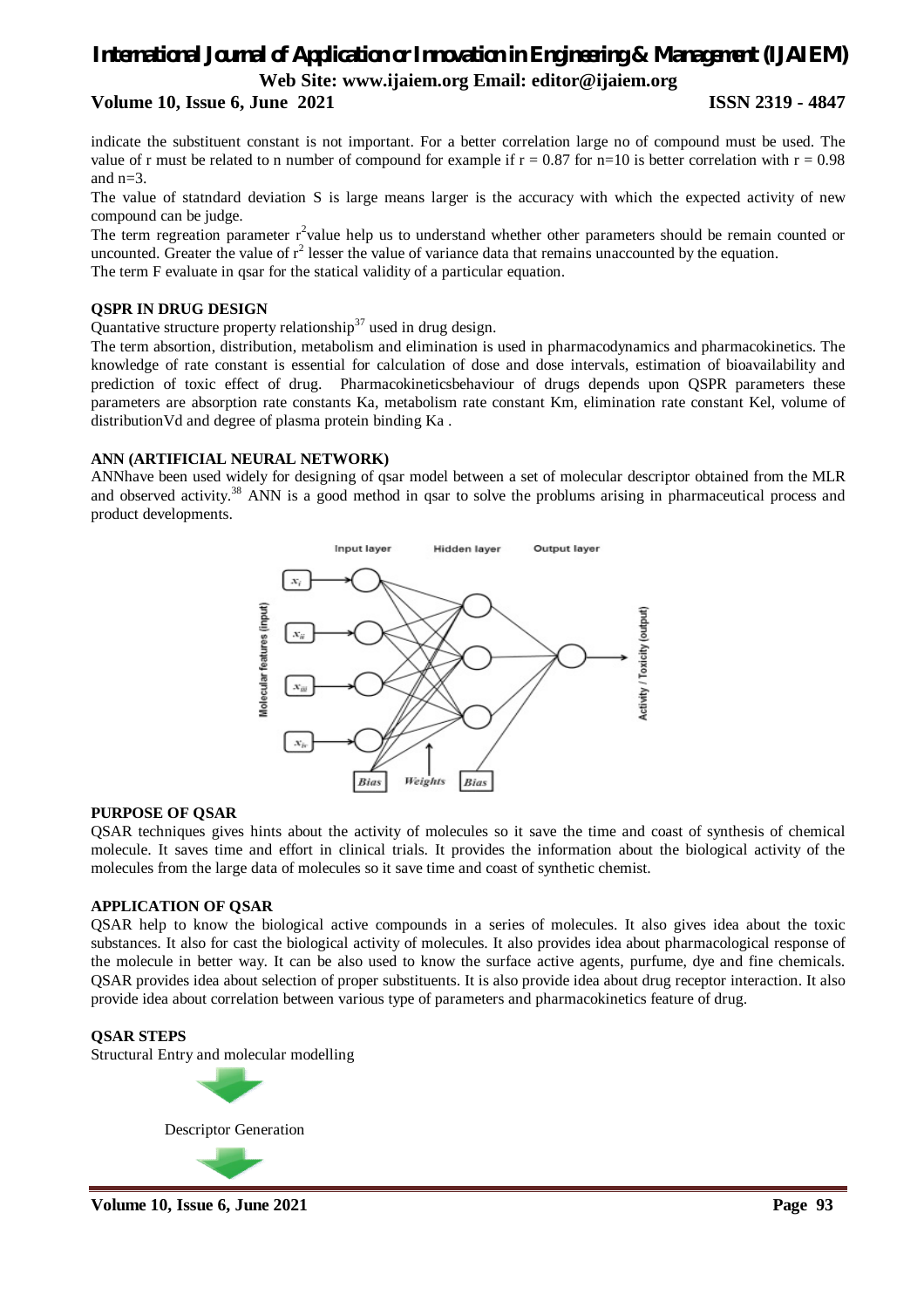**Volume 10, Issue 6, June 2021 ISSN 2319 - 4847** 





Model validation

#### **CONCLUSION**

QSAR is basically used to determine the biological activity of drug but now a day's 3D qsar is very important to correlate the structure feature with the biological activity and its toxic effect if any.

Various newly parameters are used and values calculated with the help of different qsarsoftware'are important to calculate biological activity. Now a day's 4D qsar, 5D qsar, 6D qsar are used but 3D qsar is the base of all model for researcher. Various parameters like electronic, steric etc are used to search the most potent drugs for disease. The role of use of physicochemical parameters is not limited because hydrophobic parameters, electronic parameters, and steric parameters are very important and base of to calculate newly parameters.

#### **REFERENCES**

- [1.] Hansch Crown ,fujita Toshio application of Hanschs model to Guaeanolide derivatives, Journal of american chemical society 1964, 86,8 1616-1626.
- [2.] doi.org/10.1021/jacs.0c07761
- [3.] Robert C. Putnam ,Parachore and other properties of organotins, Canadian journal of chemistry, 1986,44,12 1343- 1350.
- [4.] https://doi.org/10.1139/v66-202
- [5.] Artemcherkasov, Eugene N. Muratov, denis F. Qsarmodeling where have you been where are you going to? J. of med . Chem. 2014, 57(12) 4977-5010.
- [6.] doi: 10.1021/jm4004285
- [7.] sylviacorolina, alcazaralay, mariaangela, physicochemical properties modification and application of starch. Food science technology 2015 , 35 (2) 215-236.
- [8.] https://doi.org/10.1590/1678-457X.6749
- [9.] kapoor Y , kumar K. Qsar in drug design science forcast 2019 2 (2). 1017.
- [10.]ToshirFujita ,JunkichiIwasa and crown hansch . J. American chemical society 1964 86 (23) 5175-5180
- [11.]doi: 10.1584/jpestics.M17-01
- [12.]Xinliang YU, Xveyewang, Hangluwang , prediction of solubility parameters QSAR and combinatorial science 2005 (2) 156-161.
- [13.]https://doi.org/10.1007/978-94-007-6064-6\_4
- [14.]O.G. mekenyan and G.D. veith . The electronic factor in qsar SAR and QSAR in environmental research 2006 2 (1-2) 129-143.
- [15.]https://doi.org/10.1080/10629369408028844
- [16.]CrownHansch, A leo and R.W. Taft A survey of Hammetts constantchem Rev.. 1991- 91(2) 165-195.
- [17.]DOI: 10.1021/cr00002a004
- [18.]R. CarboDorca L Amat. E Besalu. X Girones. D robert. Quantum mechanical origin of qsarJ.of molecular structure ( Theochem) 504 (2000)181-228.
- [19.]https://doi.org/10.1016/*j*.jmgm
- [20.]ZinehAlmi, Salah Belaidi, TouhamiLanez. International letter of chemistry , physics and astronomy. 2014, 37,113-124.
- [21.]https://doi.org/10.18052/www.scipress.com/ILCPA.37.113
- [22.]Mehroldshapar, sharminEsmaipoor . Asian journal of green chemistry, 2017(2) 116-129.
- [23.]DOI.10.22631/AJGC.2017.94413.1010
- [24.]Depankardutta , Taftssubstitutents constants, journal of physical organic chemistry 1991 (4) 96-100.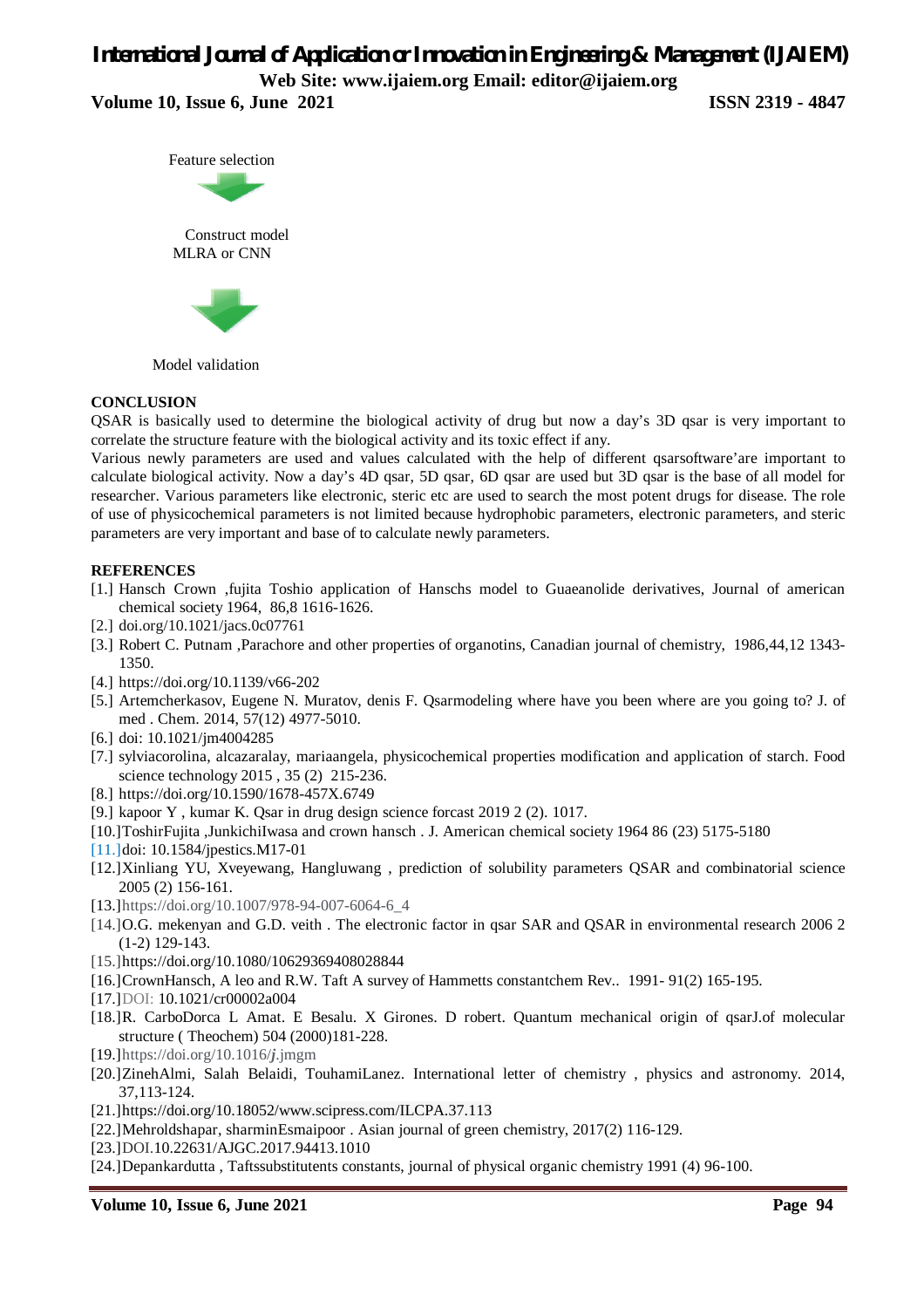### *International Journal of Application or Innovation in Engineering & Management (IJAIEM)* **Web Site: www.ijaiem.org Email: editor@ijaiem.org Volume 10, Issue 6, June 2021 ISSN 2319 - 4847**

# [25.]https://doi.org/10.1021/jo01345a067

- [26.]VladmirA ,polyulin, Eugene V, Radchenkonikolai, S. Zefirov, journal of chemical information and computer science. 2000, 40 (3) 659-667.
- [27.]https://doi.org/10.1021/ci9604605
- [28.]Maral aminpour ,carlomontemagno, jack A. Molecule 2019,24 1693 (1-30).
- [29.]https://doi.org/10.3390/molecules24091693
- [30.]Grossy G. Chavanieu A. Molecular lipophilicity : A predominentdiscripter for qsar. Chemogenomics and chemical genetics. 2011, 153-170.
- [31.]https://doi.org/10.1021/ci025516b
- [32.]CatlenC ,bannan , Calabro G. Dausy Y. Kyer. David L. Modeley. Calculating partition coffecient of small molecules in octanol water and cyclohexane water. J. Chem. Theory and computation. 2016. (12) 4015-4024.
- [33.]https://doi.org/10.1021/acs.jctc.6b00449
- [34.]MeladiyahI ,Jumina J . mubarika S. Mustfa M. Biological activity quantativestaructure activity relationship and molecular docking of xanthone derivatives as anticancer drugs*J. Med. Chem.* 2001, 44, 5, 672–680.
- [35.]https://doi.org/10.1021/jm000955s
- [36.]Apostolov S Vastag G .Nakomcic J. StojiljkovicI ,charamatographic descriptor in QSAR study of barbeturates . journal of liquid chromatography and related technology. 2019 Vol. (42) issue 7 194-203.
- [37.]https://doi.org/10.1002/jssc.201900292
- [38.]GozalbesR .Pinada A QSAR based solubility model for drug like compound. Bioorganic and medicinal chemistry. 2010. 18 (19) , 7078-7084.
- [39.]DOI: 10.1016/j.bmc.2010.08.003
- [40.]Anderson C. Yuji T calculation of molecular surface area with numerical factors. Computers and chemistry. 1992, 16 (4) 227-284.
- [41.]https://doi.org/10.1021/jm980313t
- [42.]shukla R.K. , kumaratul , shrivastavaurvashi. Density refractive index and molar refrectivity of binary liquid. Arabian journal of chemistry. 2016. 9 (2) 1357-1367.
- [43.]DOI:10.1016/j.arabjc.2012.02.013
- [44.]V.S. kuzmin, S.B. katser calculation of vanderwaals volume of organic molecules. Bullatin of russian academy of science. 1992, 41, 720-727.
- [45.]DOI: 10.4018/978-1-4666-3604-0.ch059
- [46.]Controversies over research embryonic stem cell S Rajpoot, D Paul, J Kaur International Journal of Chemical and Pharmaceutical 2019, 6 (2) 1-8.
- [47.]Exner, conception and significance of the parachore. Nature 1962. 196., 890-891.
- [48.]DOI: 10.1038/196890a0
- [49.]Tian T, Declan S. Dale H, Lu Hua Li, electrocnicpolarisibility as the fundamental variable. Nano letter 2020. 20 (2) 841-851DOI: 10.1021/acs.nanolett.9b02982
- [50.]Sahdev A.K., B. Sethi, sumaL.Rawat, Amrita singh, neetianand, A review article role of qsar significance and uses in drug design. 2018 , 5 (1) 426-435
- [51.]Gerrtschurmann , do hammett constant model electronic properties in qsar , scince of total environment1991. 110, 221-235.
- [52.]Yagyesh K and Kapil K Drug Design: An Overview, Medicinal & Analytical Chemistry International Journal 2019, 3 (2) 000136.
- [53.]DOI: 10.23880/macij-16000136
- [54.]Future trends in fiber optics communicationS Rajpoot, P Singh, S Solanki, SJ YasinInternational Journal on Cybernetics & Informatics 2017, 6 (1), 23-28
- [55.]DOI: 10.5121/ijci.2017.6203
- [56.]Review Article Review on Stem Cells: Basics Classification and Applications\*S Rajpoot, G Tewari Int. J. Pharm. Sci. Rev, 2018. (12), 48-52
- [57.]Kari N, Helmi N, Koch A, Erich K Tafts equations in the light of NBD, computational and theoretical chemistry, 2012, 981, 52-58.
- [58.]https://doi.org/10.1021/ja00839a047
- [59.]shankar P. Mitra , drug receptor interaction pharmacological binding and therodynamics A review. Journal of surface science and technology 2009, 25 (3) 103-152.
- [60.]Lemont B. Kier, the meaning of molecular connectivity: a biomolecular accessibility model CroaticachemicaActa, 2002, 75 (2) . 371-382.
- [61.]https://hrcak.srce.hr/127526

**Volume 10, Issue 6, June 2021 Page 95**